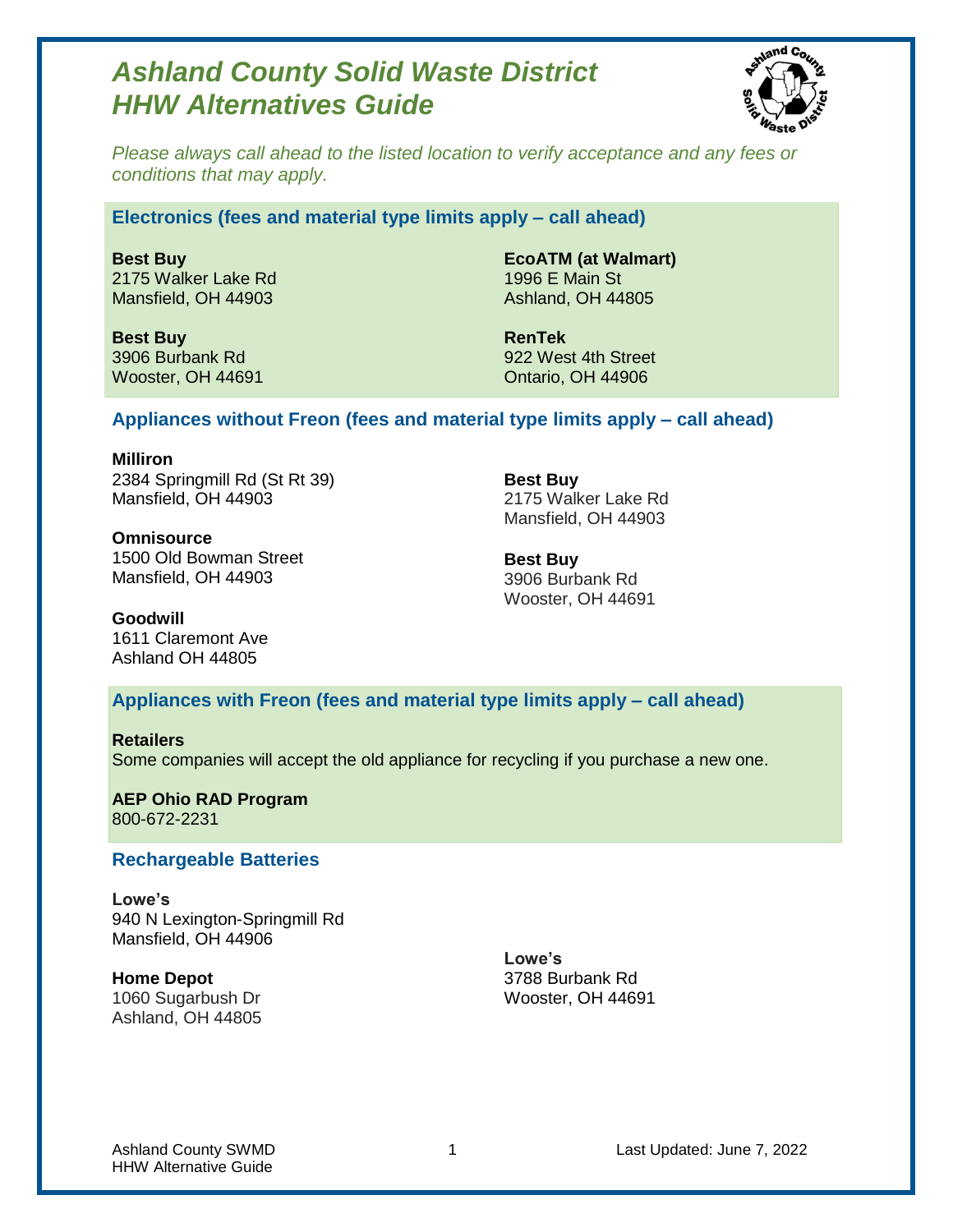# *Ashland County Solid Waste District HHW Alternatives Guide*



## **Car Batteries**

**Milliron** 2384 Springmill Rd (St Rt 39) Mansfield, OH 44903

**Advance Auto Parts** 1420 Claremont Ave Ashland, OH 44805

**Advance Auto Parts** 860 S Market St Loudonville, OH 44842

**AutoZone** 727 E Main St Ashland, OH 44805

#### **Used Motor Oil**

**Advance Auto Parts** 1420 Claremont Ave Ashland, OH 44805

**Advance Auto Parts** 860 S Market St Loudonville, OH 44842

**O'Reilly Auto Parts** 927 E Main St Ashland, OH 44805

**Walmart Auto Center** 1996 E Main St Ashland, OH 44805

**Home Depot** 1060 Sugarbush Dr Ashland, OH 44805

**AutoZone** 727 E Main St Ashland, OH 44805

**O'Reilly Auto Parts** 927 E Main St Ashland, OH 44805

**Walmart Auto Center** 1996 E Main St Ashland, OH 44805

## **Scrap Tires**

#### **Retailers**

Some companies will accept the old tire for recycling if you purchase a new one such as car dealers and tire retailers. Future tire collection program for District is being planned currently with details to follow.

# **Compact Fluorescent Lamps (CFL)**

# **Home Depot**

1060 Sugarbush Dr Ashland, OH 44805

**Lowe's** 940 N Lexington-Springmill Rd Mansfield, OH 44906

**Lowe's** 3788 Burbank Rd Wooster, OH 44691

HHW Alternative Guide

Ashland County SWMD 2 Last Updated: June 7, 2022